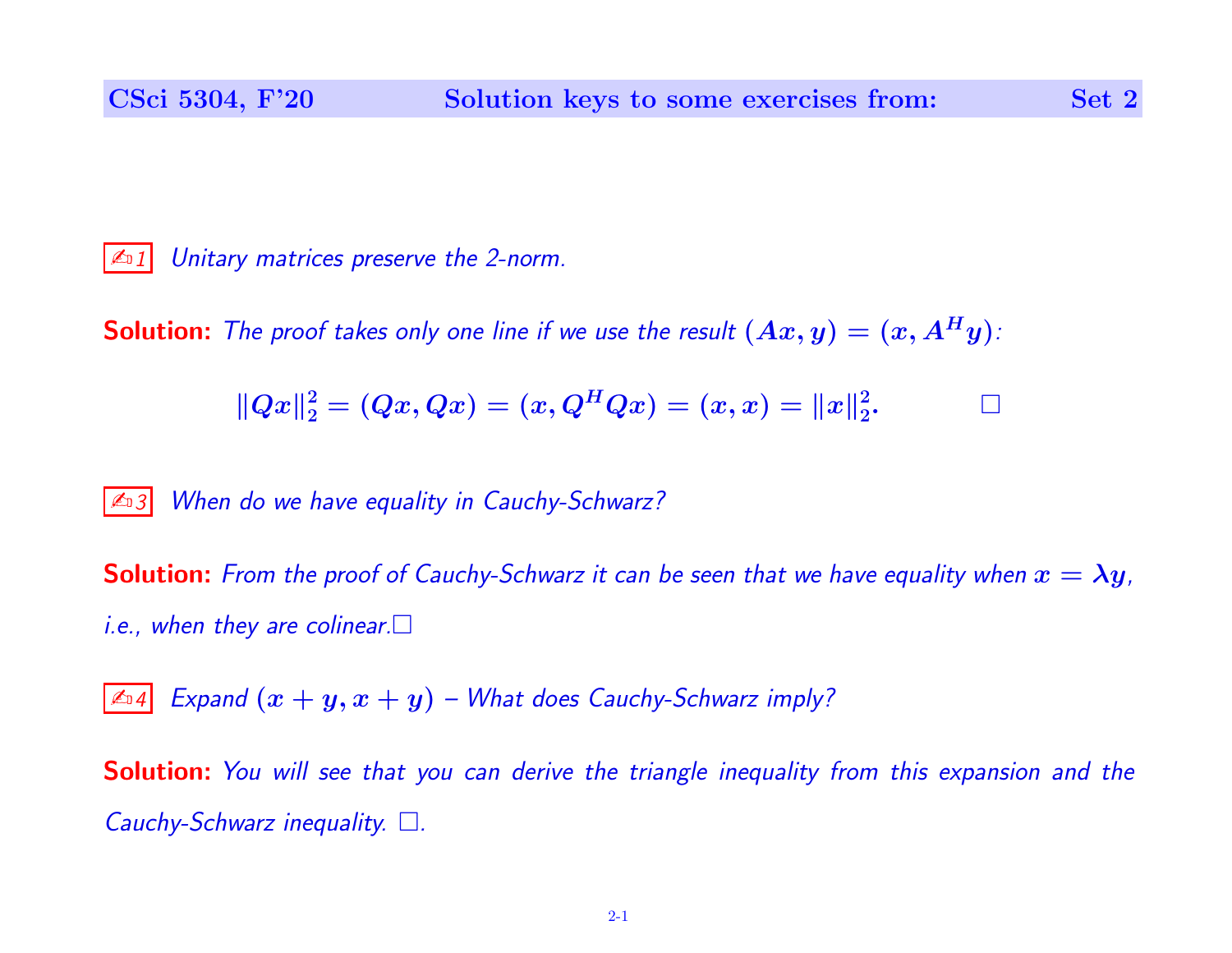• Proof of the Hölder inequality.

$$
|(x,y)|\leq \|x\|_p\|y\|_q\; ,\, \textit{with}\; \tfrac{1}{p}+\tfrac{1}{q}=1
$$

Proof: For any  $z_i, v_i$  all nonnegative we have, setting  $\zeta = \sum z_i$ ,

$$
\left(\sum (z_i/\zeta)v_i\right)^p \leq \sum (z_i/\zeta)v_i^p \text{ (convexity)} \rightarrow \\
\left(\sum z_i v_i\right)^p \leq \left[\sum (z_i/\zeta)v_i^p\right] \zeta^p = \left[\sum z_i v_i^p\right] \zeta^{p-1} \rightarrow \\
\sum z_i v_i \leq \left[\sum z_i v_i^p\right]^{1/p} \zeta^{(p-1)/p} \\
\sum z_i v_i \leq \left[\sum z_i v_i^p\right]^{1/p} \left[\sum z_i\right]^{1/q}
$$

Now take  $z_i = x_i^q$  $_i^q$ , and  $v_i = y_i * x_i^{1-q}$  $i^{1-q}$ . Then  $z_i v_i = x_i y_i$  and:  $z_i v_i^p = x_i^q * (y_i * x_i^{1-q}$  $i^{1-q})^p=y_i^p*x_i^{q+p-pq}=y_i^p*x_i^0==y_i^p \;\;\;\Box$ 

 $|\mathcal{L}_0 5|$  Second triangle inequality.

Solution: Start by invoking the triangle inequality to write:

 $||x|| = ||(x - y) + y|| \le ||x - y|| + ||y|| \rightarrow ||x|| - ||y|| \le ||x - y||$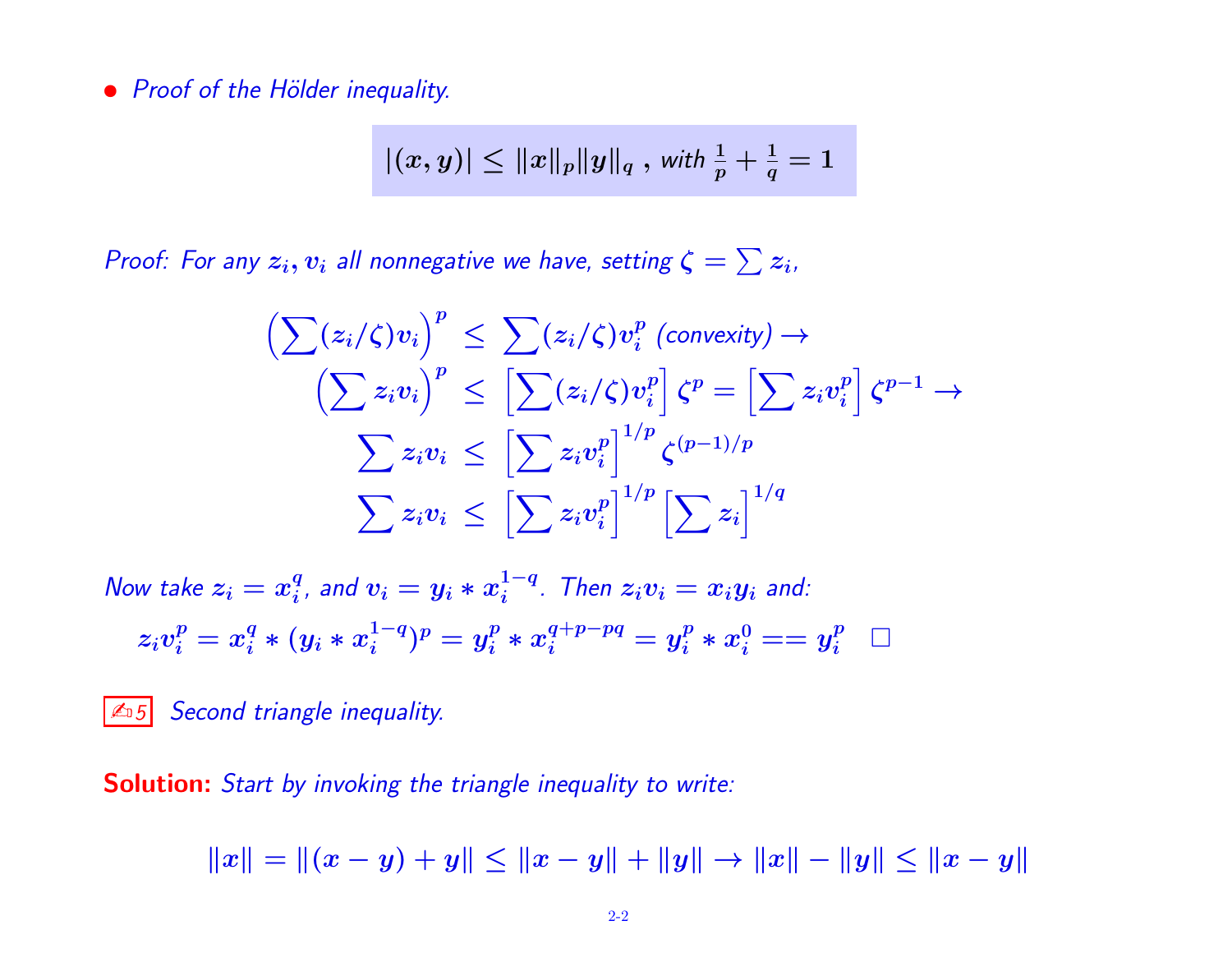Next exchange the roles of  $x$  and  $y$ :

$$
||y|| - ||x|| \le ||y - x|| = ||x - y||
$$

The two inequalities  $\|x\| - \|y\| \leq \|x - y\|$  and  $\|y\| - \|x\| \leq \|x - y\|$  yield the result since they imply that

$$
-\|x-y\|\leq \|x\|-\|y\|\leq \|x-y\|
$$

≰ಾ $6$  Consider the metric  $d(x,y)=max_{i}|x_{i}-y_{i}|$ . Show that any norm in  $\mathbb{R}^{n}$  is a continuous function with respect to this metric.

**Solution:** We need to show that we can make  $||y||$  arbitrarily close to  $||x||$  by making  $y$  'close' enough to  $x$ , where 'close' is measured in terms of the infinity norm distance  $d(x,y) = \|x\!-\!y\|_\infty.$ Define  $u=x-y$  and write  $u$  in the canonical basis as  $u=\sum_{i=1}^n \delta_i e_i$ . Then:

$$
\|u\| = \|\sum_{i=1}^n \delta_i e_i\| \le \sum_{i=1}^n |\delta_i| \|e_i\| \le \max |\delta_i| \sum_{i=1}^n \|e_i\|
$$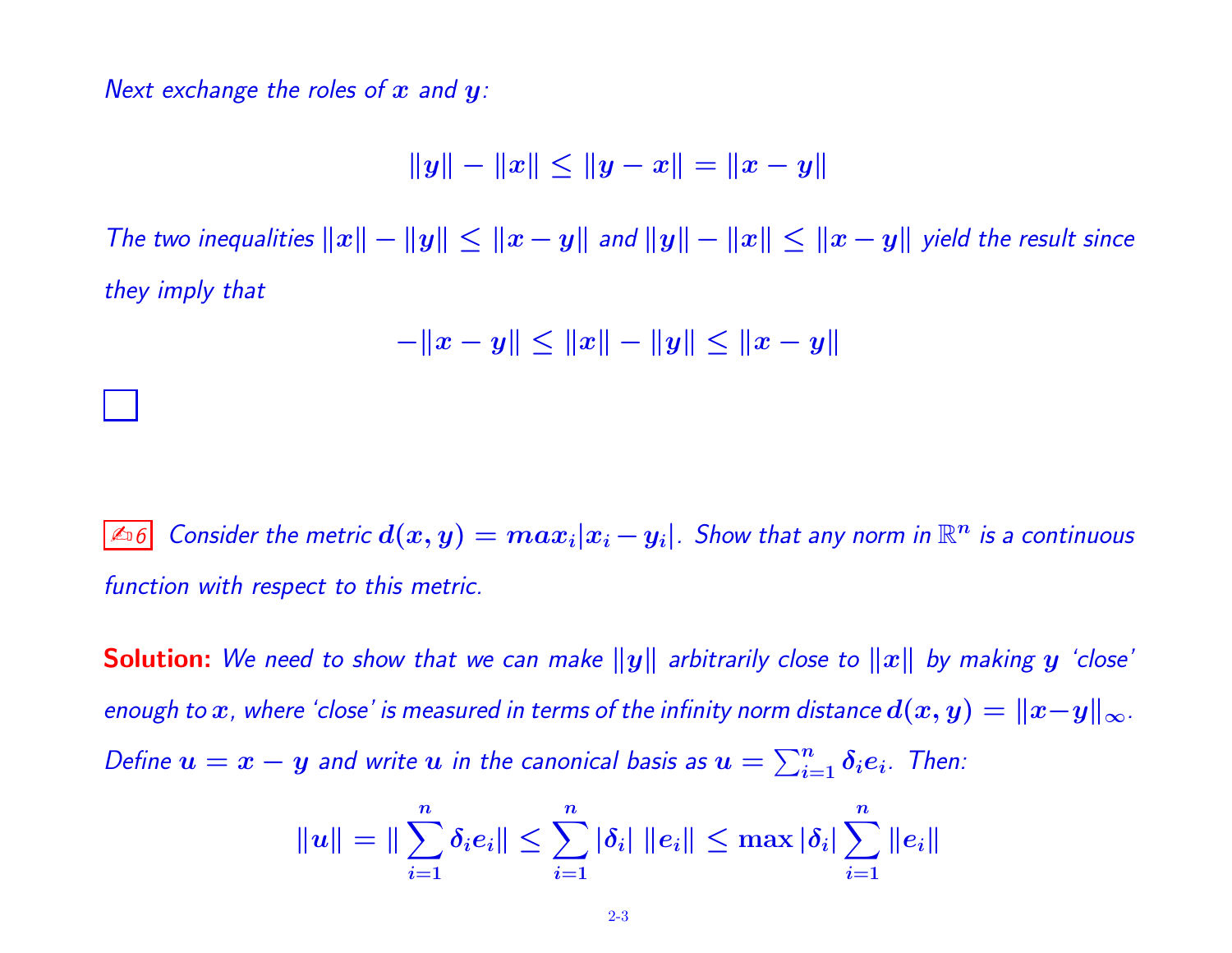Setting  $M = \sum_{i=1}^n \|e_i\|$  we get  $\boxed{\|u\| \leq M \max |\delta_i| = M \|x - y\|_\infty}$ 

Let  $\epsilon$  be given and take  $x,y$  such that  $\|x-y\|_\infty \leq \frac{\epsilon}{M}$ . Then, by using the second triangle inequality we obtain:

$$
|\|x\|-\|y\| \le \|x-y\| \le M \max \delta_i \le M \frac{\epsilon}{M} = \epsilon.
$$

This means that we can make  $\|y\|$  arbitrarily close to  $\|x\|$  by making  $y$  close enough to  $x$  in the sense of the defined metric. Therefore  $\|.\|$  is continuous.  $\Box$ 

 $\boxed{\mathbb{Z}_D$ 7 In  $\mathbb{R}^n$  (or  $\mathbb{C}^n$ ) all norms are equivalent.

**Solution:** We will do it for  $\phi_1 = \|\cdot\|$  some norm, and  $\phi_2 = \|\cdot\|_{\infty}$  [and one can see that all other cases will follow from this one].

1. Need to show that for some  $\alpha$  we have  $\|x\|\leq \alpha \|x\|_\infty$ . Express  $x$  in the canonical basis of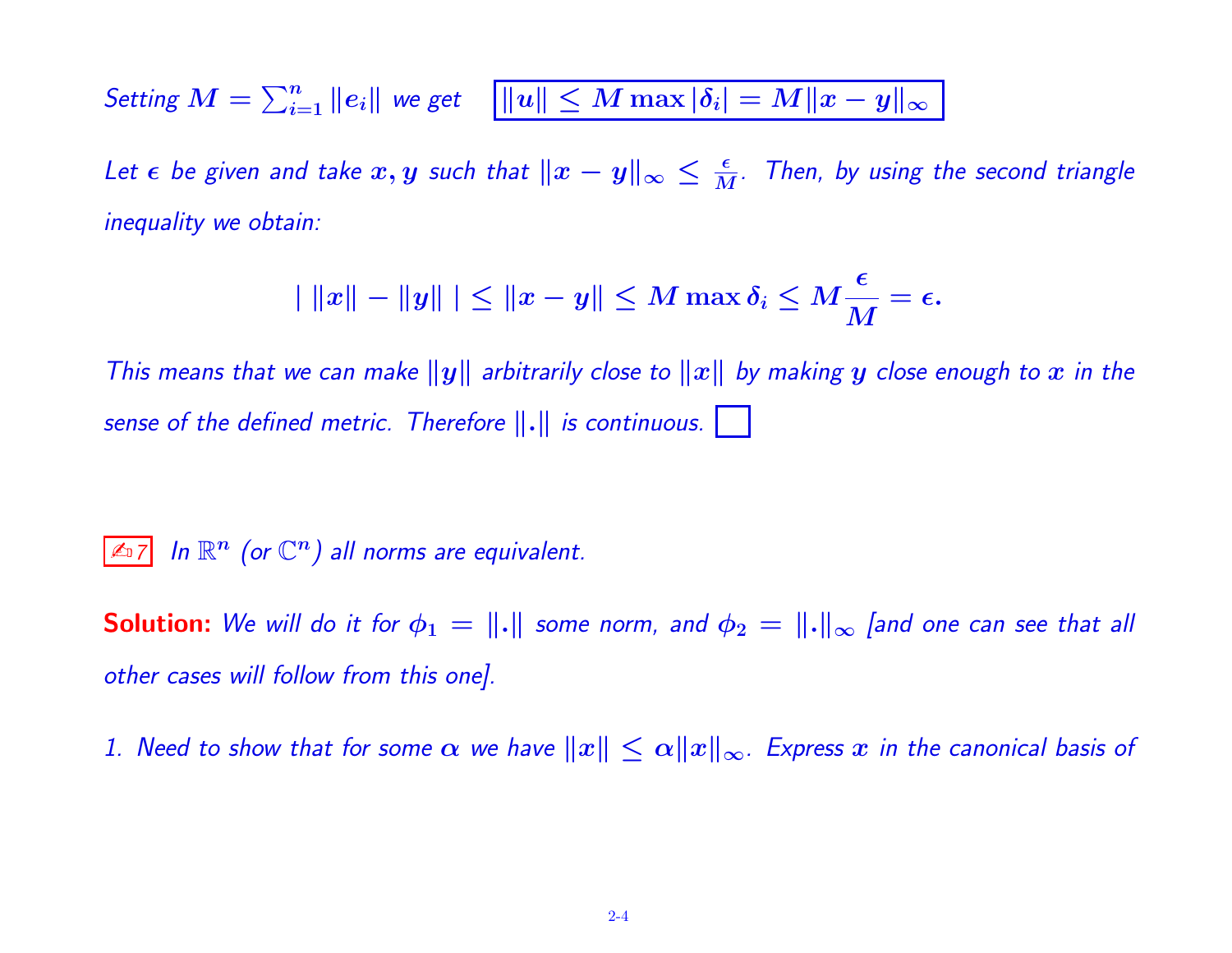$\mathbb{R}^n$  as  $x=\sum x_i e_i$  [look up canonical basis  $e_i$  from your csci2033 class.] Then  $\|x\| = \|\sum x_i e_i\| \leq \sum |x_i| \|e_i\| \leq \max |x_i| \sum \|e_i\| = \|x\|_\infty \alpha$ where  $\alpha = \sum \|e_i\|.$ 

2. We need to show that there is a  $\beta$  such that  $\|x\|\geq \beta \|x\|_{\infty}$ . Assume  $x\neq 0$  and consider  $u=x/\|x\|_{\infty}$ . Note that  $u$  has infinity norm equal to one. Therefore it belongs to the closed and bounded set  $S_\infty = \{v|\|v\|_\infty = 1\}$ . Since norms are continuous (seen earlier), the minimum of the norm  $\|u\|$  for all  $u's$  in  $S_\infty$  is reached, i.e., there is a  $u_0\;\in\;S_\infty$  such that

> min  $u\in\,S_{\infty}$  $\|u\| = \|u_0\|.$

Let us call  $\beta$  this minimum value, i.e.,  $\|u_0\| = \beta$ . Note in passing that  $\beta$  cannot be equal to zero otherwise  $u_0=0$  which would contradict the fact that  $u_0$  belongs to  $S_\infty$  [all vectors in  $S_\infty$ have infinity norm equal to one.] The result follows because  $u=x/\|x\|_{\infty}$ , and so, remembering that  $u = x/\Vert x \Vert_{\infty}$ , we obtain

$$
\left\|\frac{x}{\|x\|_{\infty}}\right\| \geq \beta \to \|x\| \geq \beta \|x\|_{\infty}
$$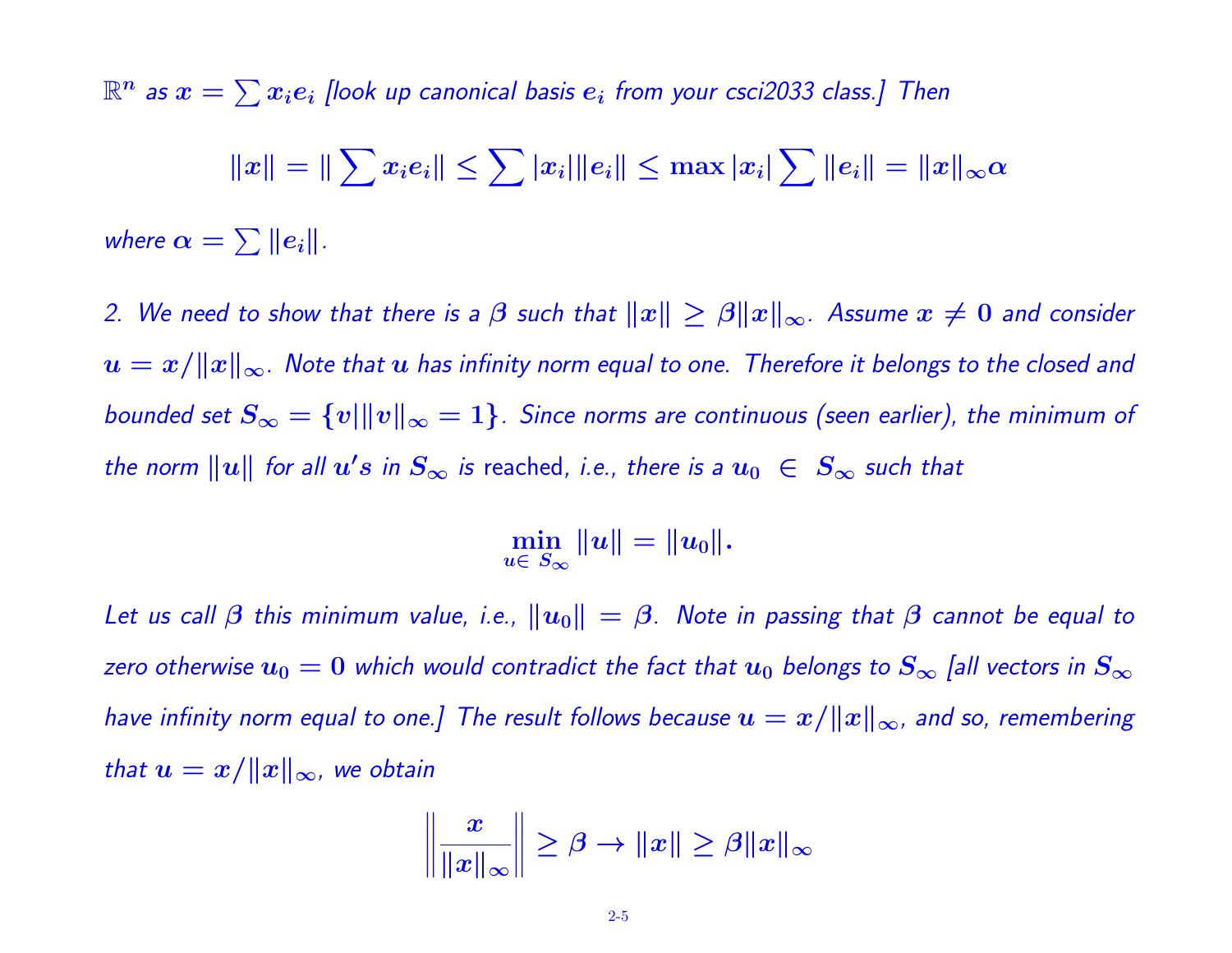This completes the proof

 $\boxed{\mathbb{Z}_0 8}$  Show that for any  $\bm{x}$ :  $\frac{1}{\sqrt{2}}$  $\frac{1}{\sqrt{n}} \|x\|_1 \leq \|x\|_2 \leq \|x\|_1$ 

**Solution:** For the right inequality, it is easy to see that  $\|x\|_2 \leq \|x\|_1$  because  $\sum_i x_i^2 \leq$  $\left[\sum_i |x_i|\right]^2$ 

For the left inequality, we rely on Cauchy-Schwarz. If we call 1 the vector of all ones, then:

$$
\|x\|_1 = \sum_i |x_i|.1 \leq \|x\|_2 \|One\|_2 = \sqrt{n} \|x\|_2 \|
$$

 $\mathbb{Z}$  14 Show that  $\rho(A) \leq ||A||$  for any matrix norm.

**Solution:** Let  $\lambda$  be the largest (in modulus) eigenvalue of  $A$  with associated eigenvector  $u$ . Then

$$
Au=\lambda u\rightarrow\frac{\|Au\|}{\|u\|}=|\lambda|=\rho(A)
$$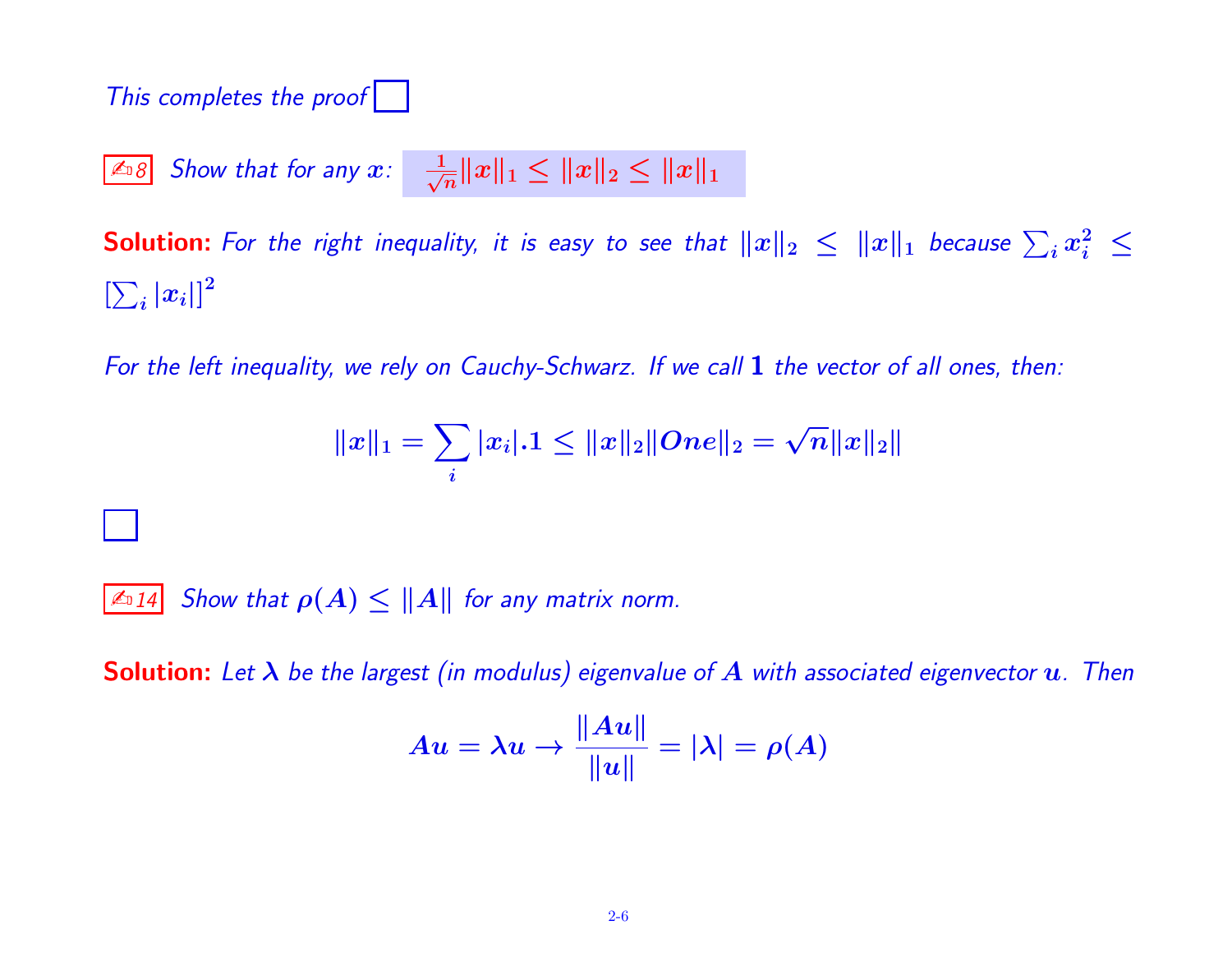This implies that

$$
\rho(A)\leq \max_{x\neq 0}\frac{\|Ax\|}{\|x\|}=\|A\|
$$

 $\overline{\mathbb{Z}_1 15}$  Given a function  $f(t)$  (e.g.,  $e^t$ ) how would you define  $f(A)$ ? [You may limit yourself to the case when  $A$  is diagonalizable]

**Solution:** The easiest way would be through the Taylor series expansion..

$$
f(A)=f(0)I+\frac{f'(0)}{1!}A+\frac{f''(0)}{2!}A^2\cdots\frac{f^{(k)}(0)}{k!}A^k+\cdots
$$

However, this will require a justification: Will this expression 'converge' as the number of terms goes to infinity? This is where norms are useful.

In the simplest case where  $A$  is diagonalizable you can write  $A = XDX^{-1}$  and then consider the  $k$ -term part of the Taylor series expression above: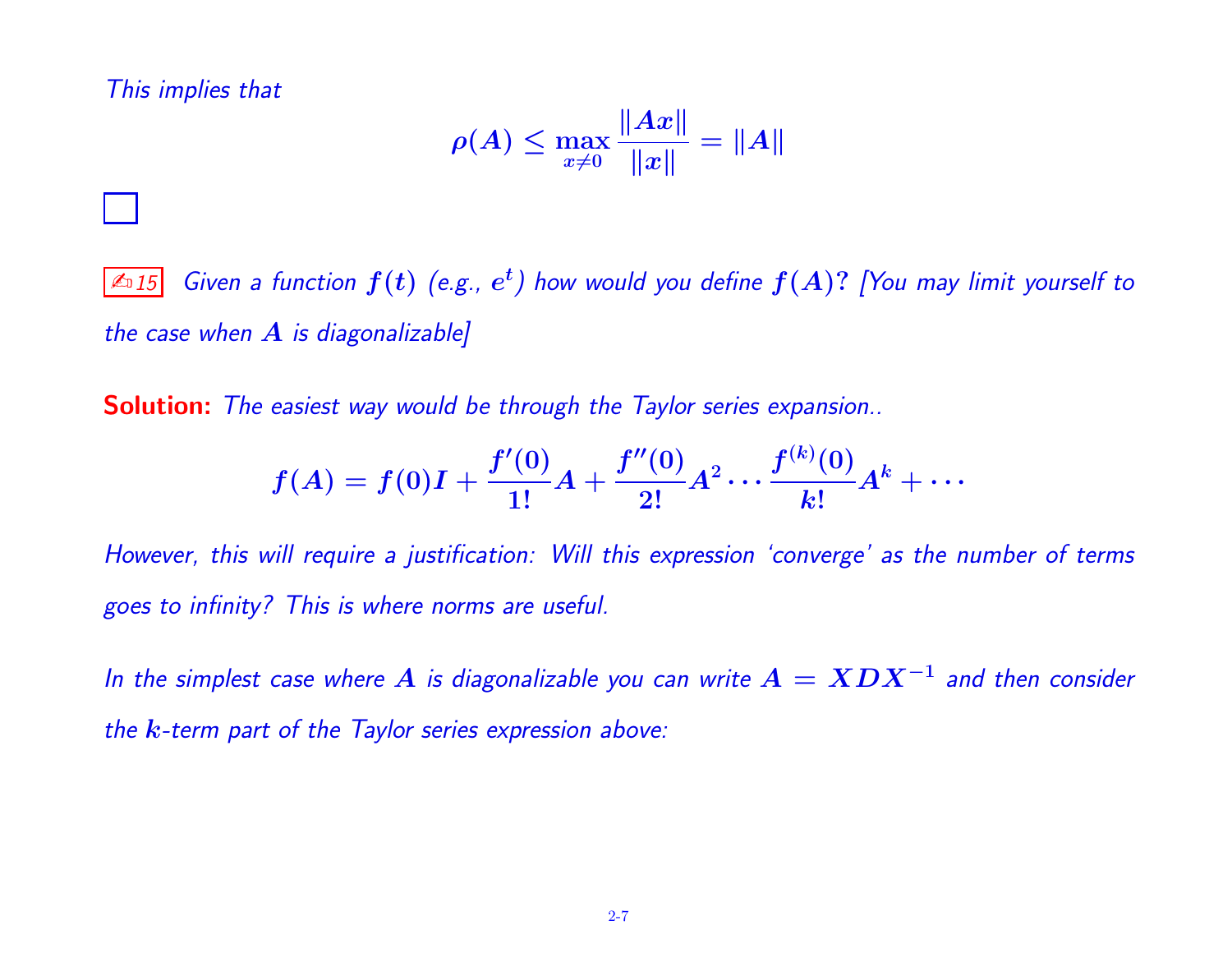$$
F_k = f(0)I + \frac{f'(0)}{1!}A + \frac{f''(0)}{2!}A^2 + \dots + \frac{f^{(k)}(0)}{k!}A^k
$$
  
=  $X \left[ f(0)I + \frac{f'(0)}{1!}D + \frac{f''(0)}{2!}D^2 + \dots + \frac{f^{(k)}(0)}{k!}D^k \right] X^{-1}$   
\equiv  $X D_k X^{-1}$ 

where  $D_k$  is the matrix inside the brackets in line 2 of above equations. The  $i-th$  diagonal entry of  $D_k$  is of the form

$$
f_k(\lambda_i) = f(0) + \frac{f'(0)}{1!} \lambda_i + \frac{f''(0)}{2!} \lambda_i^2 + \cdots + \frac{f^{(k)}(0)}{k!} \lambda_i^k,
$$

which is just the  $k$ -term part of the Taylor series expansion of  $f(\lambda_i)$ . Each of these will converge to  $f(\lambda_i)$ . Now it is easy to complete the argument. If we call  $D_f$  the diagonal matrix whose ith diagonal entry is  $f(\lambda_i)$  and  $f_A$  the matrix defined by

$$
f_A = X D_f X^{-1},
$$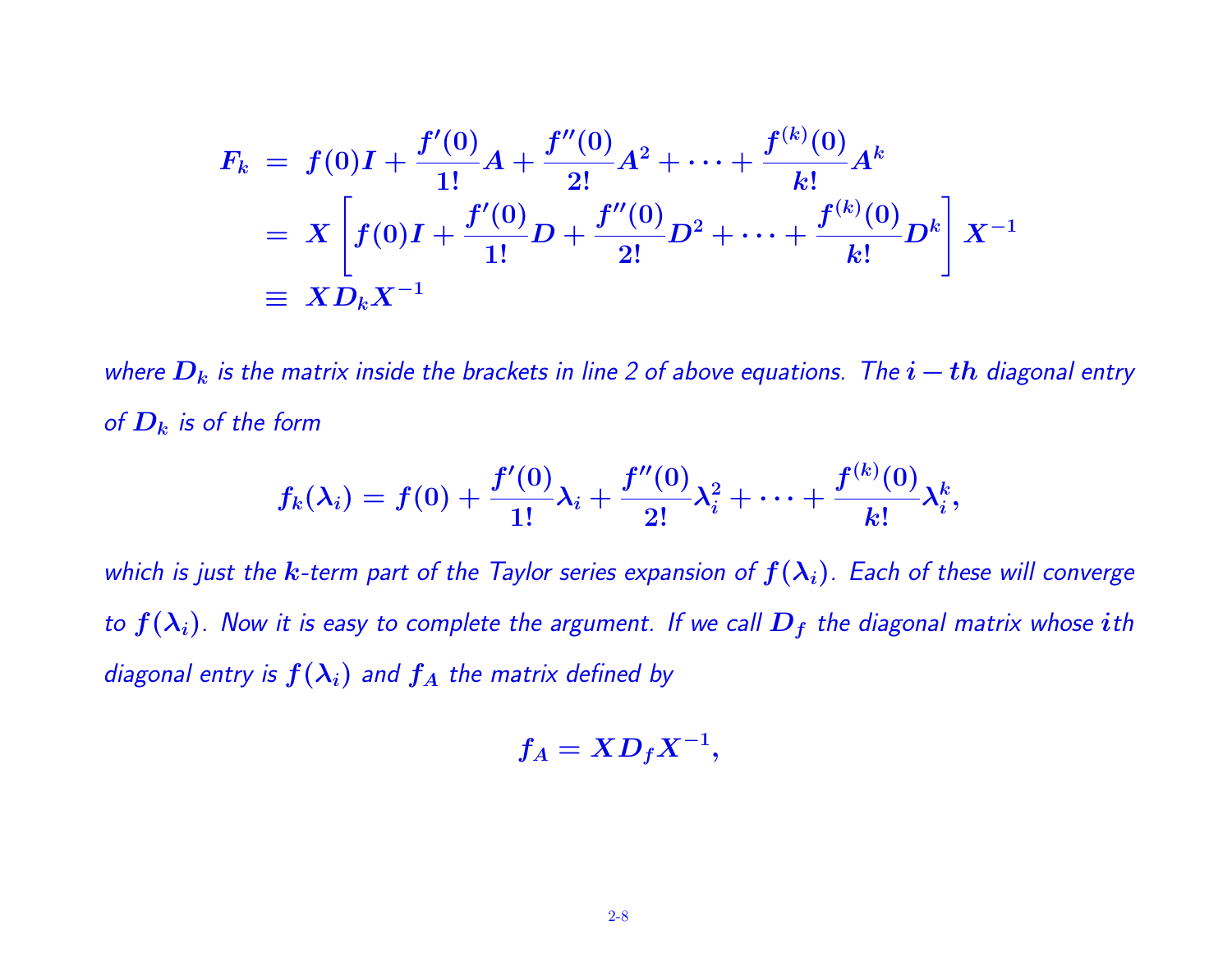then clearly

$$
||F_k - F_A||_2 = ||X(D_k - D_A)X^{-1}||_2 \le ||X||_2||X^{-1}||_2||D_k - D_A||_2
$$
  

$$
\le ||X||_2||X^{-1}||_2 \max_i |f_k(\lambda_i) - f(\lambda_i)|
$$

which converges to zero as  $k$  goes to infinity.

 $\boxed{\mathbb{Z}_1}{7}$  The eigenvalues of  $A^HA$  and  $AA^H$  are real nonnegative.

**Solution:** Let us show it for  $A^H A$  [the other case is similar] If  $\lambda$ ,  $u$  is an eigenpair of  $A^H A$  then  $(A<sup>H</sup>A)u = \lambda u$ . Take inner products with u on both sides. Then:

$$
\lambda(u, u) = ((A^H A)u, u) = (Au, Au) = ||Au||^2
$$

Therefore,  $\lambda = ||Au||^2/||u||^2$  which is a real nonnegative number.

[Note: 1) Observe how simple the proof is for such an important fact. It is based on the result  $(Ax, y) = (x, A<sup>H</sup>y)$ . 2) The singular values of A are the square roots of the eigenvalues of  $A^{H}A$  if  $m\geq n$  or those of the eigenvalues of  $AA^{H}$  if  $m < n$ . So there are always  $\min(m,n)$ singular values. This is really just a preliminary definition as we need to refer to singular values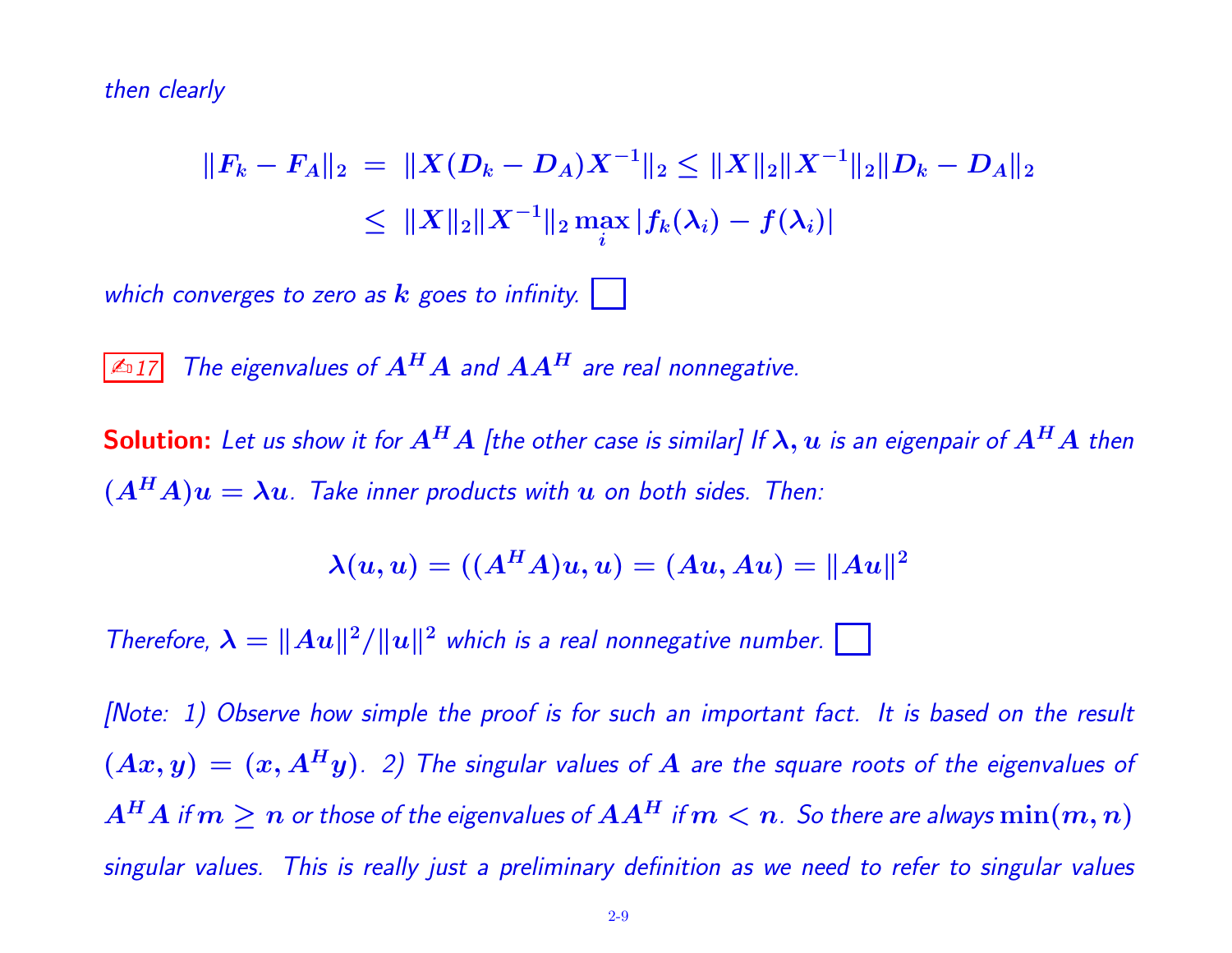often – but we will see singular values and the singular value decomposition in great detail later.]

$$
\boxed{\mathbb{A}_{18}} \quad Prove that when A = uv^T then ||A||_2 = ||u||_2 ||v||_2.
$$

**Solution:** We start by dealing with the eigenvalues of an arbitrary matrix of the form  $A = uv^T$ where both  $u$  and  $v$  are in  $\mathbb{R}^n$ . From  $Ax = \lambda x$  we get:

$$
uv^Tx=\lambda x\rightarrow (v^Tx)u=\lambda x
$$

Notice that we did this because  $v^T x$  is a scalar. We have 2 cases.

Case 1:  $v^T x = 0$ . In this case it is clear that the equation  $Ax = \lambda x$  is satisfied with  $\lambda = 0$ . So any vector that is orthogonal to v is an eigenvector of  $A$  associated with the eigenvalue  $\lambda = 0$ . (It can be shown that the eigenvalue 0 is of multiplicity  $n - 1$ ).

Case 2:  $v^Tx\neq 0$ . In this case it is clear that the equation  $Ax=\lambda x$  is satisfied with  $\lambda=v^Tu$ and  $x=u$ . So  $u$  is an eigenvector of  $A$  associated with the eigenvalue  $v^T x$ .

In summary the matrix  $\bm{u}\bm{v^T}$  has only two eigenvalues: 0, and  $\bm{v^T}\bm{u}$ .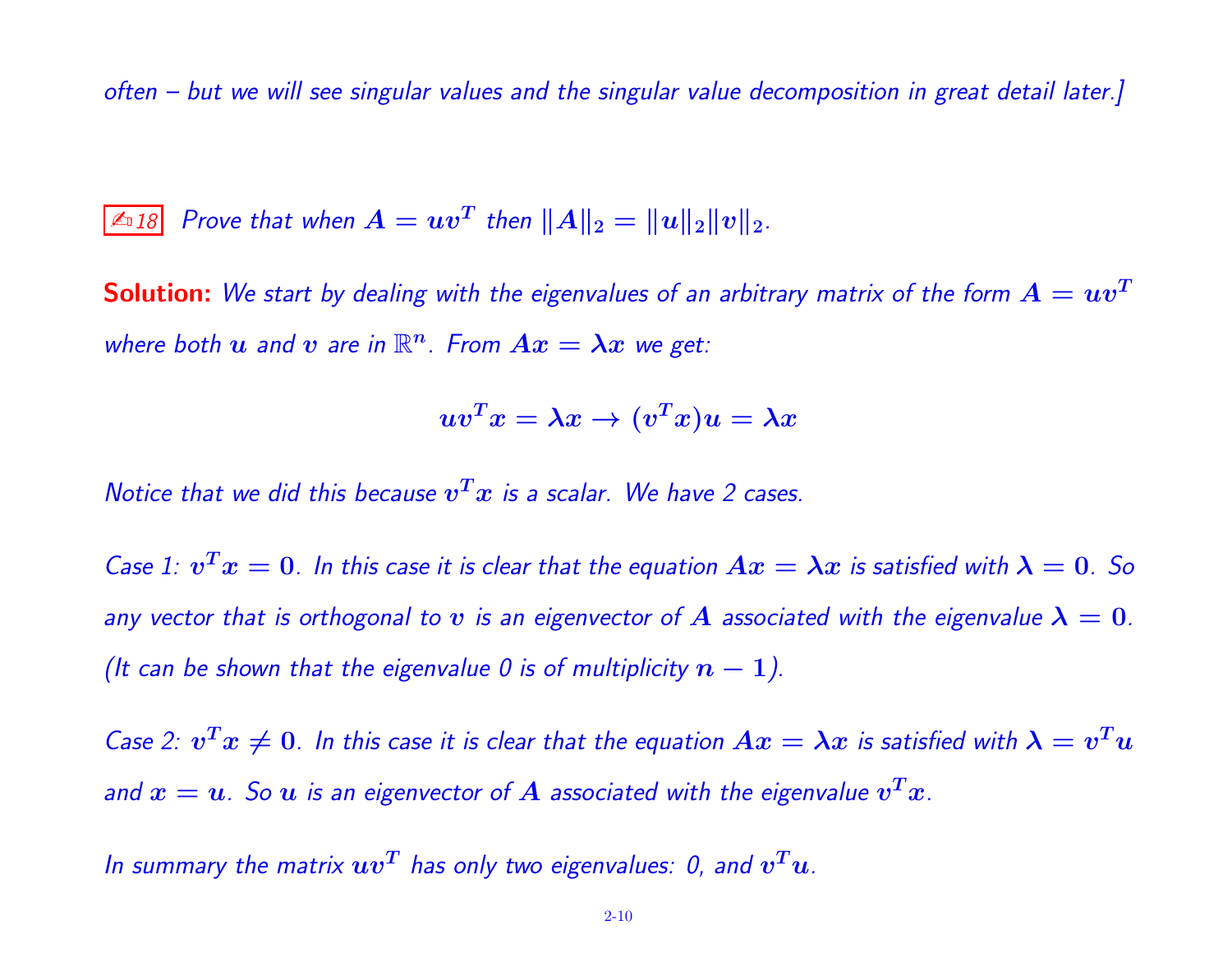Going back to the original question, we consider now  $A = uv^T$  and we are interested in the 2-norm of A. We have

$$
||A||_2^2 = \rho(A^T A) = \rho(vu^T u v^T) = ||u||_2^2 \rho(vv^T) = ||u||_2^2 ||v||_2^2.
$$

The last relation comes from what was done above to determine the eigenvalues of  $vv^T$ . So in the end,  $||A||_2 = ||u||_2||v||_2$ .

 $\mathbb{Z}$  19 In this case what is  $||A||_F$ ?

**Solution:** Only the last part of the above answer changes ( $\rho$  is replaced by Tr) and you will find that actually the Frobenius norm of  $\bm{u}\bm{v}^T$  is again equal to  $\|\bm{u}\|_2\|\bm{v}\|_2.$ 

## Proof of Cauchy-Schwarz inequality:

$$
|(x,y)|^2 \le (x,x)(y,y). \tag{1}
$$